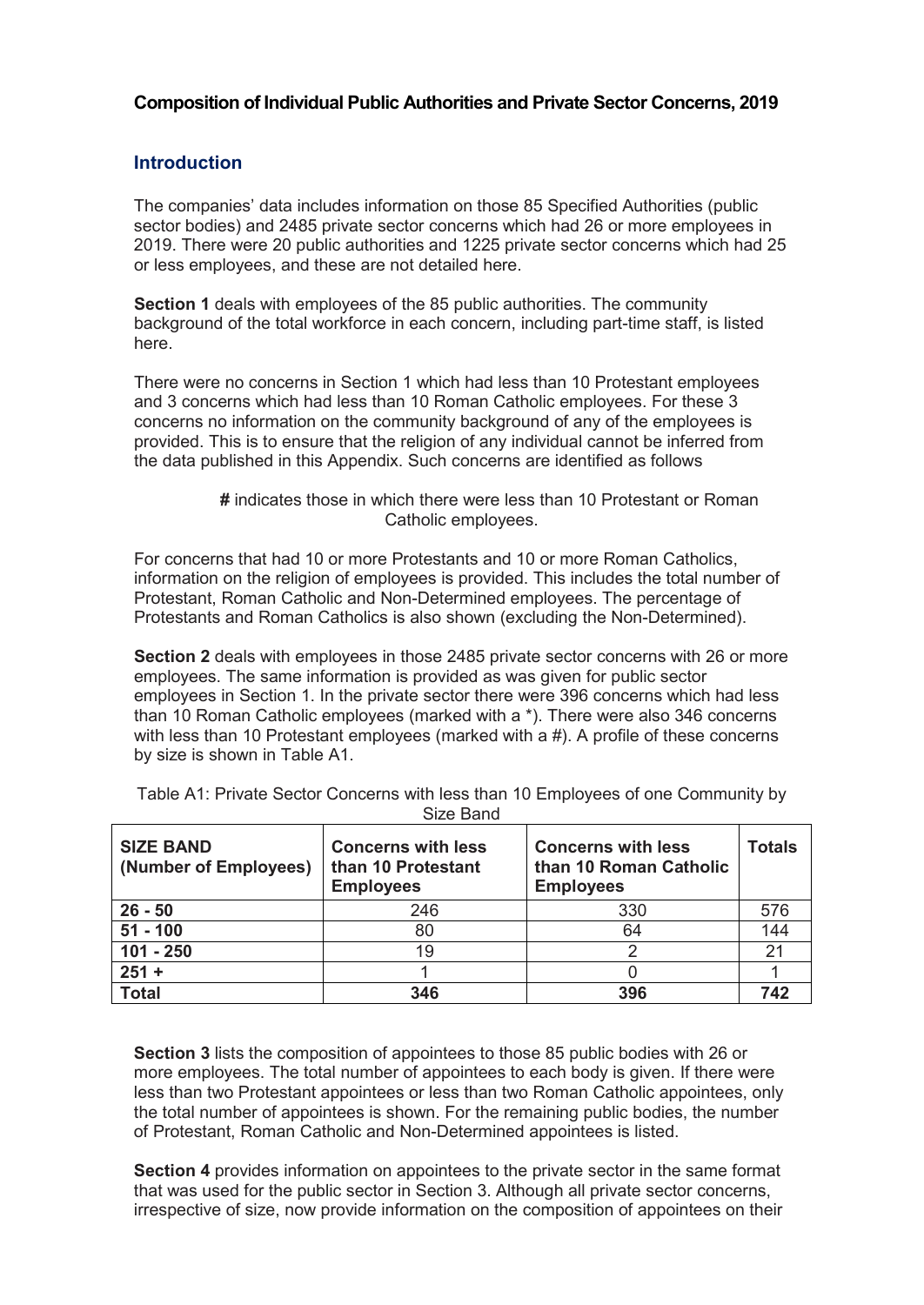monitoring return, in order to limit the size of the publication, only those concerns with 251 or more employees who had appointees are listed here. There were 257 such concerns in 2019.

## **Interpretation of information**

The Commission recommends that care should be exercised in the interpretation of this information for the following reasons:

- (i) The composition of each concern or authority is a snapshot of the employment pattern at the time of completion of the monitoring return. This employment pattern is a product of employment practices, and the availability of those with the requirements to be employed in these concerns, over a considerable period of time.
- (ii) Since the employment pattern is a snapshot in time, it does not indicate any change which may have taken place. For a number of concerns, the potential for change may have been limited due to reductions in their workforces and "chill factors" associated with their locations.
- (iii) A number of the concerns and authorities included have more than one location. The compositional figures are the overall figures for all locations.
- (iv) For those concerns and authorities in which there are less than 10 employees of one community, only the total number of employees is included. The proportion of the overall workforce represented by a small number of employees is greater for smaller concerns, e.g. in a concern with 30 employees, 9 represents 30% of the total workforce whereas in a concern with 300 employees, 9 represents 3% of the total.
- (v) The composition of every concern does not have to reflect the overall proportions of both communities in Northern Ireland. For each concern, the representation of each community which might reasonably be expected will be influenced by the concern's location, the nature of the jobs which it provides, and the composition of available labour within the catchment area.

An assessment of whether or not both communities are enjoying fair participation in a particular concern requires more than a simple examination of the composition of the overall workforce in the concern - it will also require an examination of the composition of each of the major job groups within the concern. This will include:

- (a) making a determination of the reasonable recruitment area. It is rarely the case that this corresponds exactly to the area in the immediate vicinity of the concern's premises. It may be influenced by a wide range of factors, including location, the nature of the job, qualifications and experience required, travelling conditions and rates of pay; and
- (b) making comparisons between the availability and utilisation of both communities. The availability of members of both communities within the reasonable recruitment area will require consideration of the community compositions of:
	- $\blacksquare$  the population
	- the unemployed
	- school leavers, and